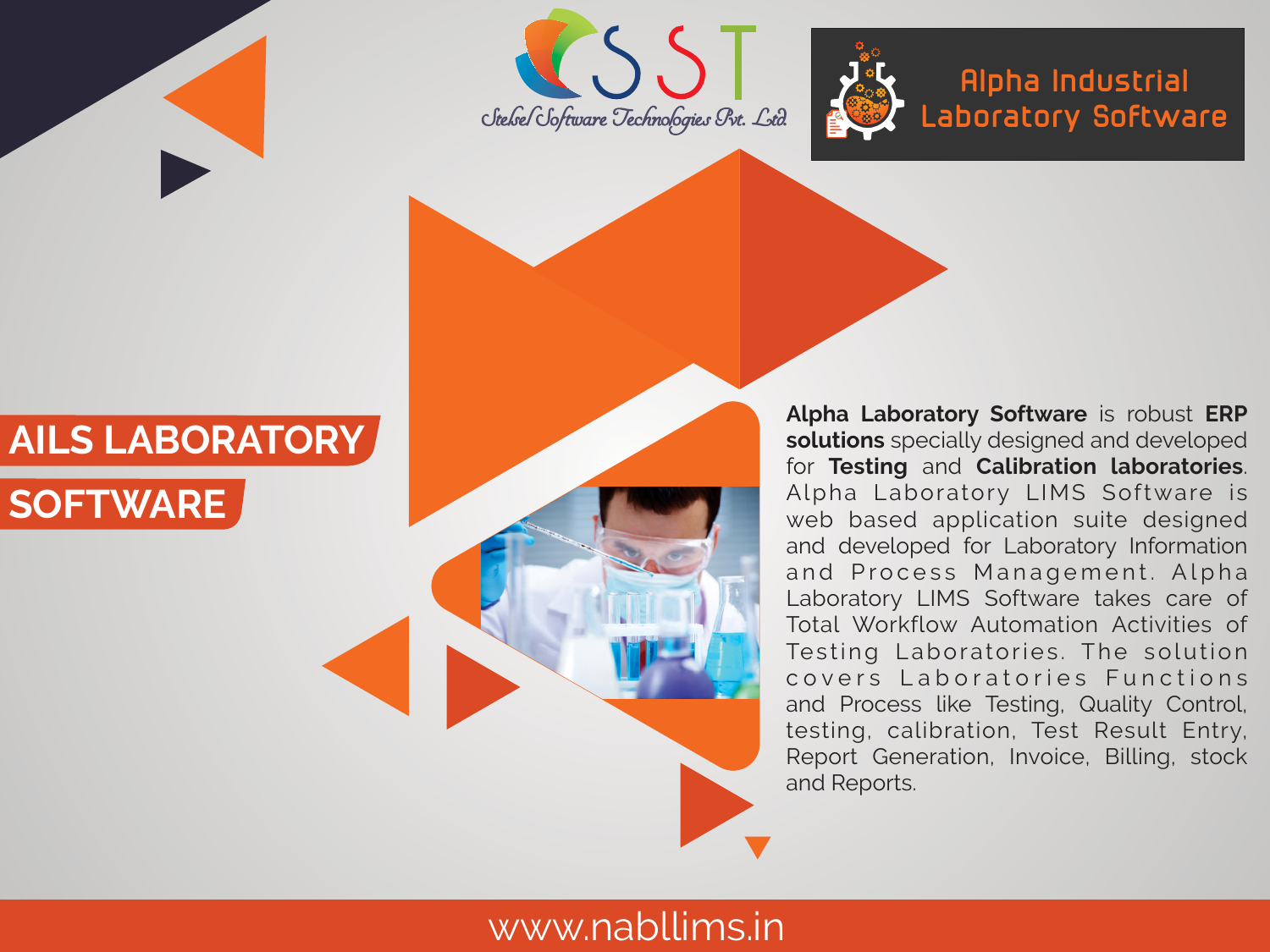

## **Testing Laboratory Software-**



## **Tests Covered in Testing -**

- Mechanical, chemical, Electrical, Non-destructive testing, Electronics, Fluid flow, Forensic, Thermal, photometry, Radiological & Biological

- **Features -** Move toward paperless office
	- Facility to be customized as per requirement
	- Laboratories can Trace and Track all samples or specimens
- SMS and Email based notification system
- Send reports and invoices using email system
- Combined report generation using single click
- Can create own method and parameters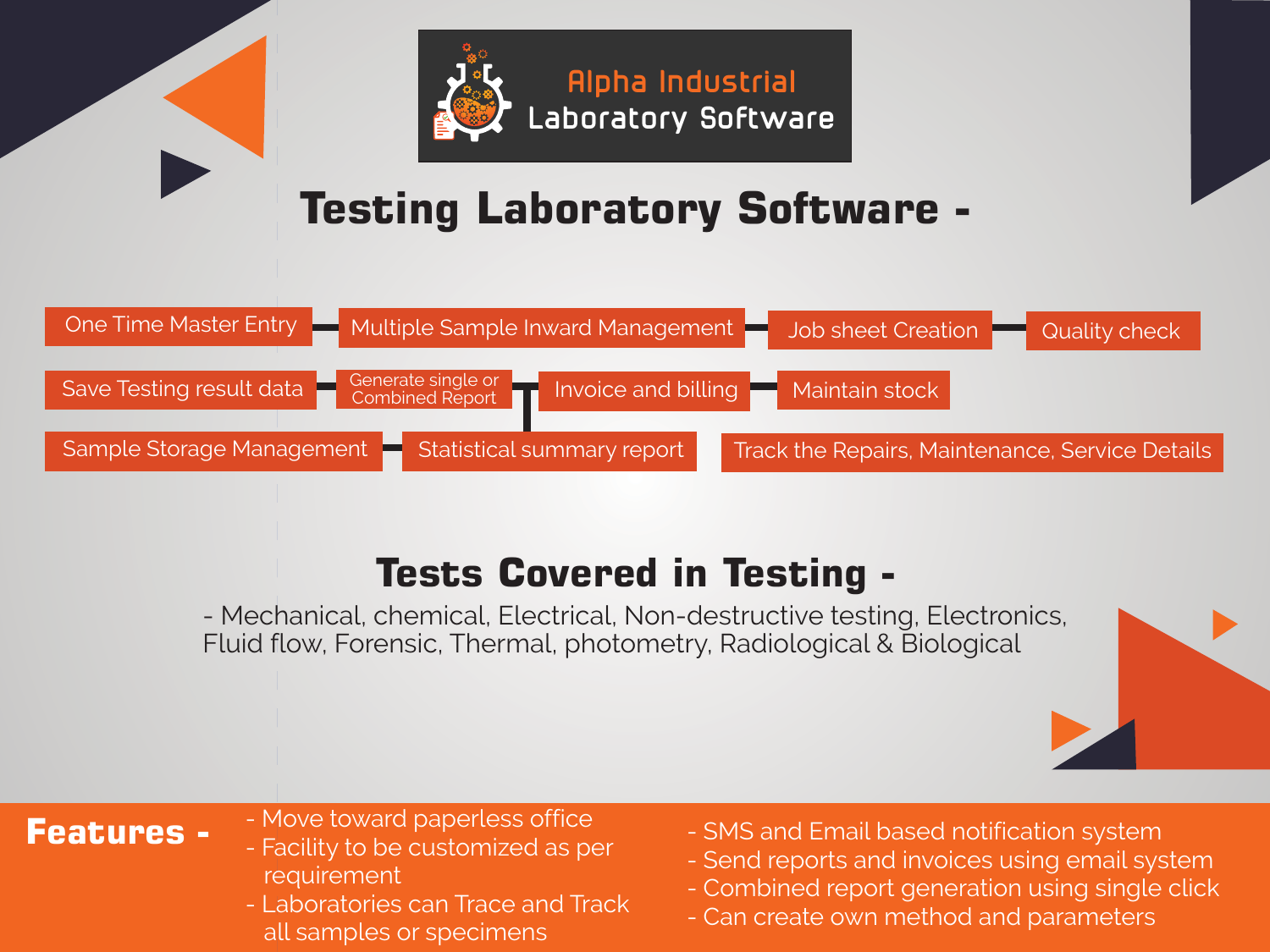



## **Calibration Laboratory Software-**





### **Tests Covered in Calibration -**

- Electro technical, Mechanical, Fluid flow, Thermal, Optical, Radiological

- Payment gateway integration
- Stock management
- Sample storage management
- Customer wise pricing system
- Template based reporting system
- Statistical summary report/graphs
- Track the Repairs, Maintenance,
- Service Details
- **Add on Marketing services -**
- Digital marketing for current site - Website development for site - SMS and Email campaigning - Tele calling services